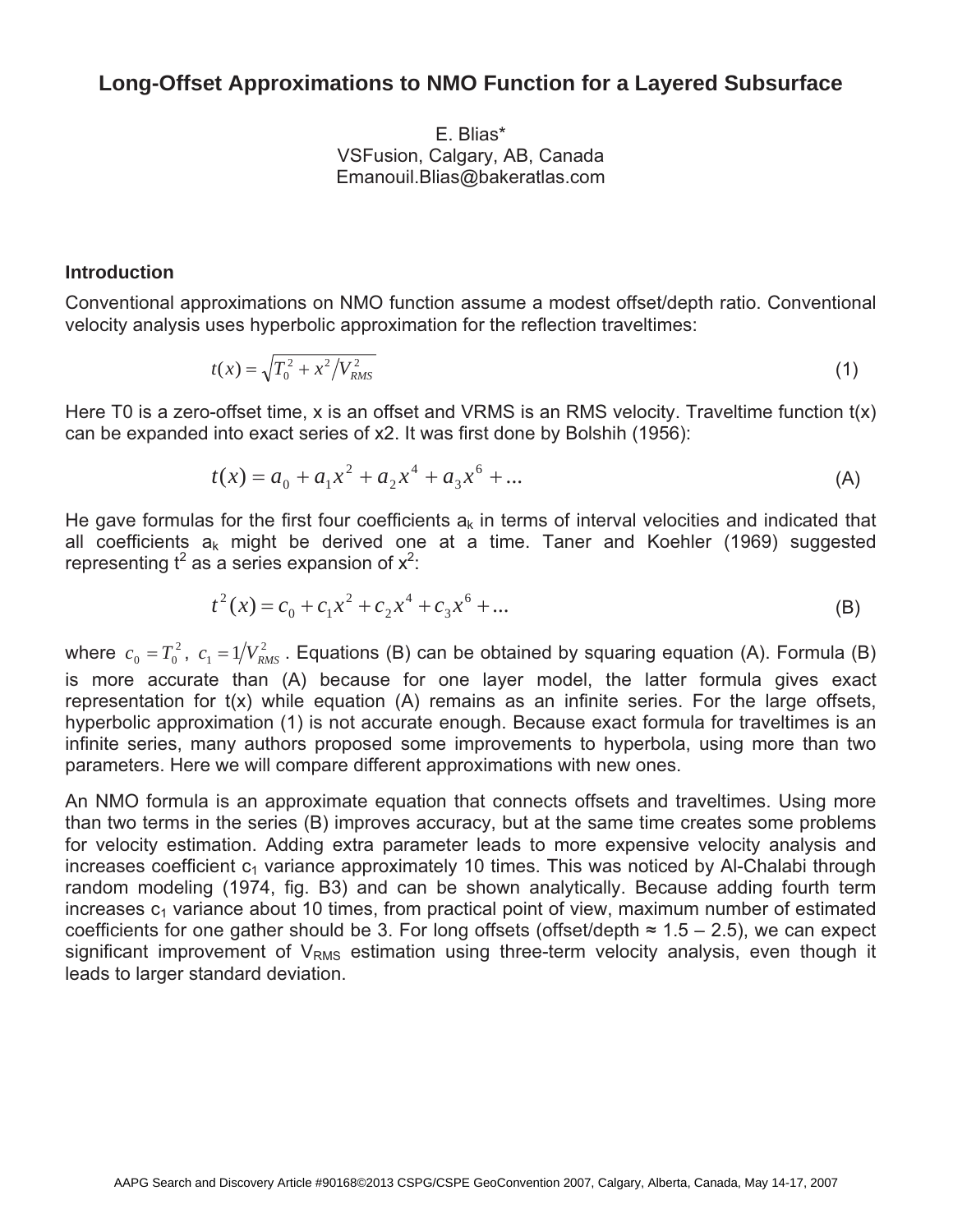### **Method**

Equations (A) or (B) enable us to find derivatives of time t or  $t^2$  with respect to  $x^2$  at  $x = 0$ . There are different forms of approximations, proposed by several researches, but the main idea of all NMO approximations is to keep time t and its derivatives at  $x = 0$  the same as of the exact travel time function t(x). Let's consider any three-term approximation of NMO function

$$
t(x) = F(a,b,c,x^2) \tag{2}
$$

where F is a function of four variables. To calculate coefficients a, b and c, we have to solve the system of three equations:

$$
F(a,b,c,x=0) = T_0 , \qquad \partial F(a,b,c,x=0) / \partial (x^2) = a_1 \qquad \partial^2 F(a,b,c,x=0) / \partial (x^2)^2 = a_2 \qquad (3)
$$

From these three equations, we determine a, b and c and find the explicit approximation (2). The main problem here is to choose function F so we can find explicit solution of system (3).

### **Different NMO Approximations**

We will consider three-term approximation a form:

$$
t(x) = \sqrt{T^2(0) + \frac{x^2}{V_{RMS}^2} + \frac{S-1}{4t_0^2 V_{RMS}^4} x^4}
$$
 (4)

Here S is a parameter, defined by formula

$$
S = \left[ \sum_{k=1}^{n} h_k / v_k \sum_{k=1}^{n} h_k v_k^3 \right] / \left( \sum_{k=1}^{n} h_k v_k \right)^2 > 1
$$

For homogeneous medium,  $S = 1$ . The more heterogeneity, the larger is  $S$  so we can consider the difference (S-1) as a degree of vertical velocity heterogeneity parameter. Malovichko (1979) derived a representation in a form of shifted hyperbola:

$$
t(x) = t_0 \left(1 - \frac{1}{S}\right) + \frac{1}{S} \sqrt{t_0^2 + S \frac{x^2}{v_{RMS}^2}}
$$
 (5)

His derivation was repeated by Castle (1994) using the same complicated approach with Gauss's hypergeometric series. Equation (5) can be derived using system (3). Equation (5) is more accurate than (4) because for large offsets it behaves as x, the same as exact rtraveltime function while function (4) behaves as  $x^2$  for large offsets. Let us consider three-term NMO function similar to Alkhalifah and Tsvankin (1995). Using system (3), we come to NMO formula for isotropic medium:

$$
t(x) = \sqrt{t_0^2 + \frac{x^2}{v_{RMS}^2} - \frac{(S-1)x^4}{v_{RMS}^2 \left(4t_0^2 v_{RMS}^2 + (3+S)x^2\right)}}
$$
(6)

Taner et al. (2005) considered NMO representation in the form: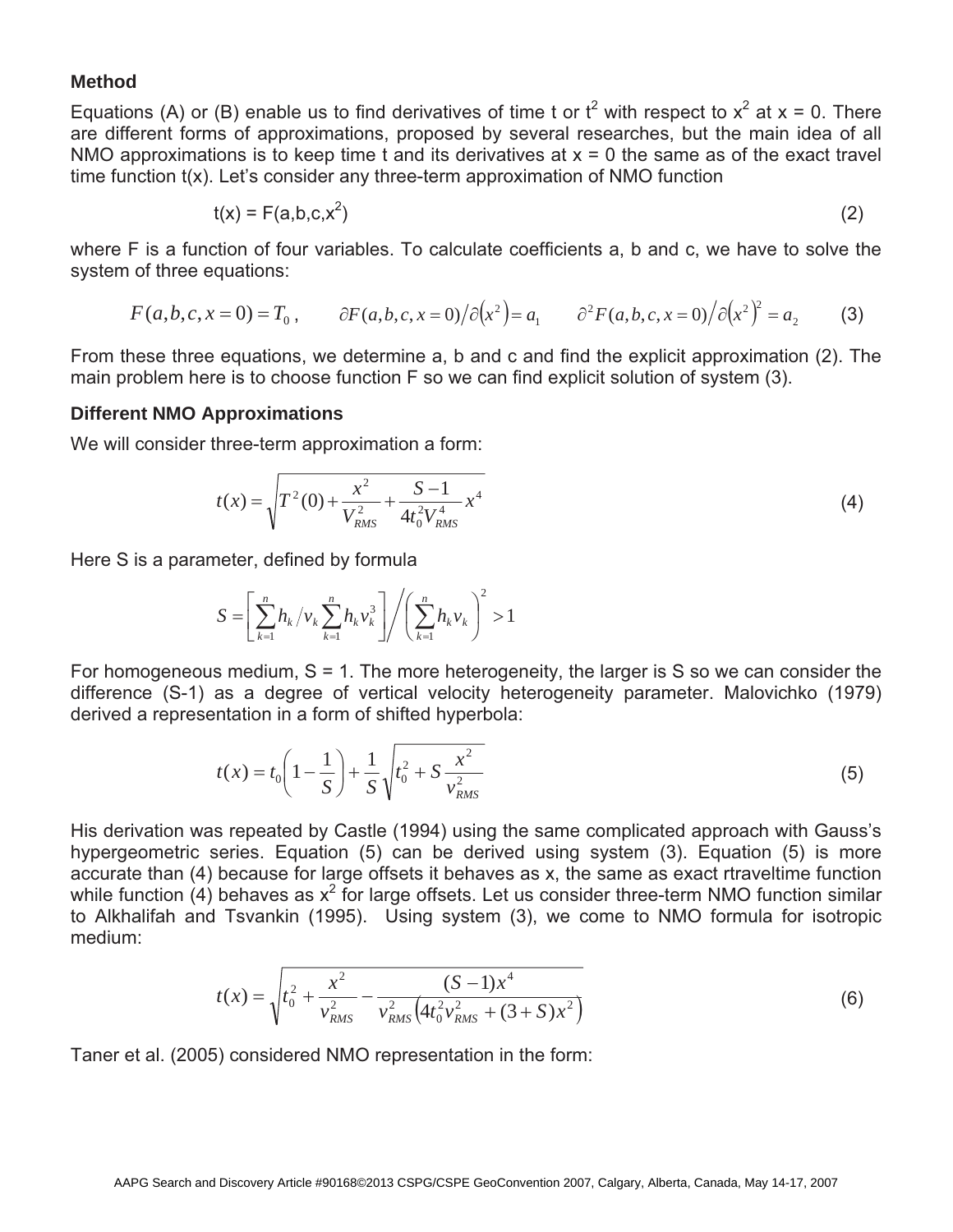$$
t(x) = \sqrt{t_0^2 + \frac{x^2}{\left(v_{RMS} + ax^2\right)^2}}
$$
 (7)

where a is named an acceleration factor. System (3) for this approximation leads us to formula:

 $\left(\frac{2}{\pi} - \frac{2}{\pi}\right)^{12}$  *RMS*  $\Delta = (S-1)/8t_0^2V_{RMS}$  . Here we consider another approach to NMO formula. For a homogeneous medium with velocity V, V<sub>RMS</sub> = V<sub>Ave</sub> = V, and instead of (1) we can write:  $t(x) = \sqrt{T_0^2 + x^2/V_{Ave}^2}$ , where V*Ave* is an average velocity. For the layered medium, the last NMO formula should be corrected. For this, let's consider a rational function. To find its exact form, we use system (3), wich gives us a solution:

$$
t(x) = \sqrt{\left(t_0^2 + x^2/V_{Ave}^2\right) / \left(1 + \frac{gx^2}{t_0^2 V_{Ave}^2(g+1)}\right)}
$$
(8)

where g is a vertical heterogeneity factor, suggested by Al-Chalabi (1973, 1974):

$$
g = (v_{RMS}/v_{Ave})^2 - 1
$$

We can improve formula (6) by using an additional term and the system (3). Then

$$
t(x) = \sqrt{\frac{t_0^2 + x^2/v_{Ave}^2}{1 + gx^2/(t_0^2 v_{RMS}^2)}} - \frac{1}{2} \frac{g^2 x^4}{v_{RMS}^2 (t_0^2 v_{RMS}^2 + (1 + g^2)x^2)}
$$
(9)

We will also consider NMO representation:

$$
t(x) = \sqrt{t_0^2 + \frac{x^2}{V_{RMS}^2 + \left((S-1)/4t_0^2\right)x^2}}
$$
(10)

Formulas (8), (9) and (10) are new and derived using system (3).

#### **Model Testing**



**Figure 1.** Layered depth velocity model.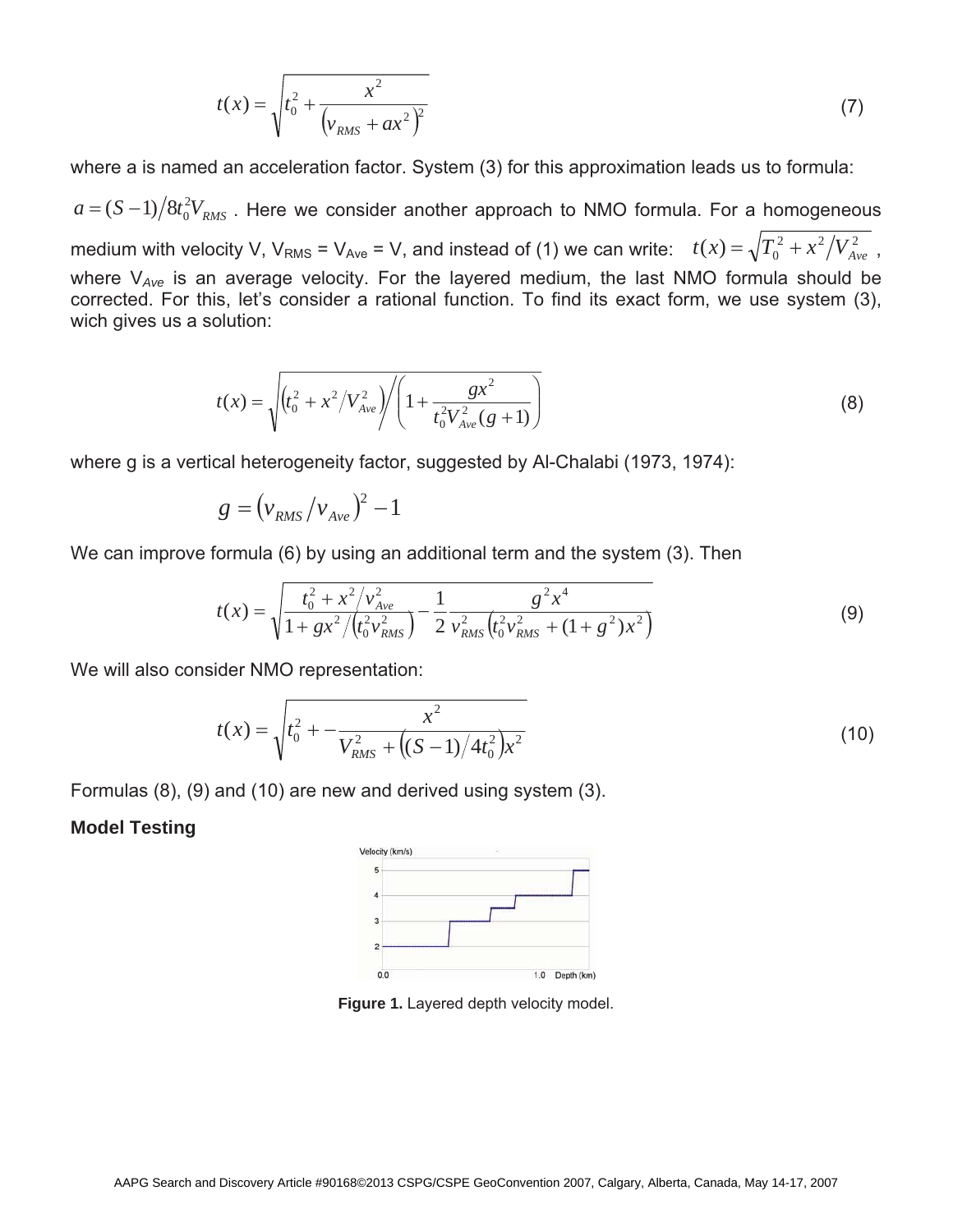

**Figure 2.** Traveltime residuals for different NMO approximations. Numbers coinside with formula numerations.

Let's consider a layered depth model, fig. 1. We calculated NMO functions using different approximations. Fig. 2 and 3 show the approximation errors. For offset/depth less than 1, all the approximations are accurate enough. Our new approximations  $(8) - (10)$  fit the exact traveltimes very well at large offsets up to 3 depth.

To investigate the accuracy of RMS velocity estimations through different NMO approximations in the presence of random noise, we simulated it with random time shifts (Al-Chalabi, 1974). Fig. 3 shows RMS velocity estimations obtained with different NMO approximations for offset/depth = 2.5. Formulas (8) and (10) give the most accurate estimation of RMS velocity.



**Figure 3.** RMS velocity estimations through different NMO approximations in the presence of random noise

Formulas (8) and (9) include average velocity. It implies that we can determine a reflector depth using average velocity instead of RMS. It might lead to a more accurate depth estimation from seismic data. Model data shows that for the offset/depth  $\approx$ 2, depth estimations, formulas (8) and (9) give the most accurate depth estimation. Fig. 4 shows depth belocity model. Fig. 5 displays depth estimation residuals, determined using different formulas.



**Figure 4.** Depth velocity model